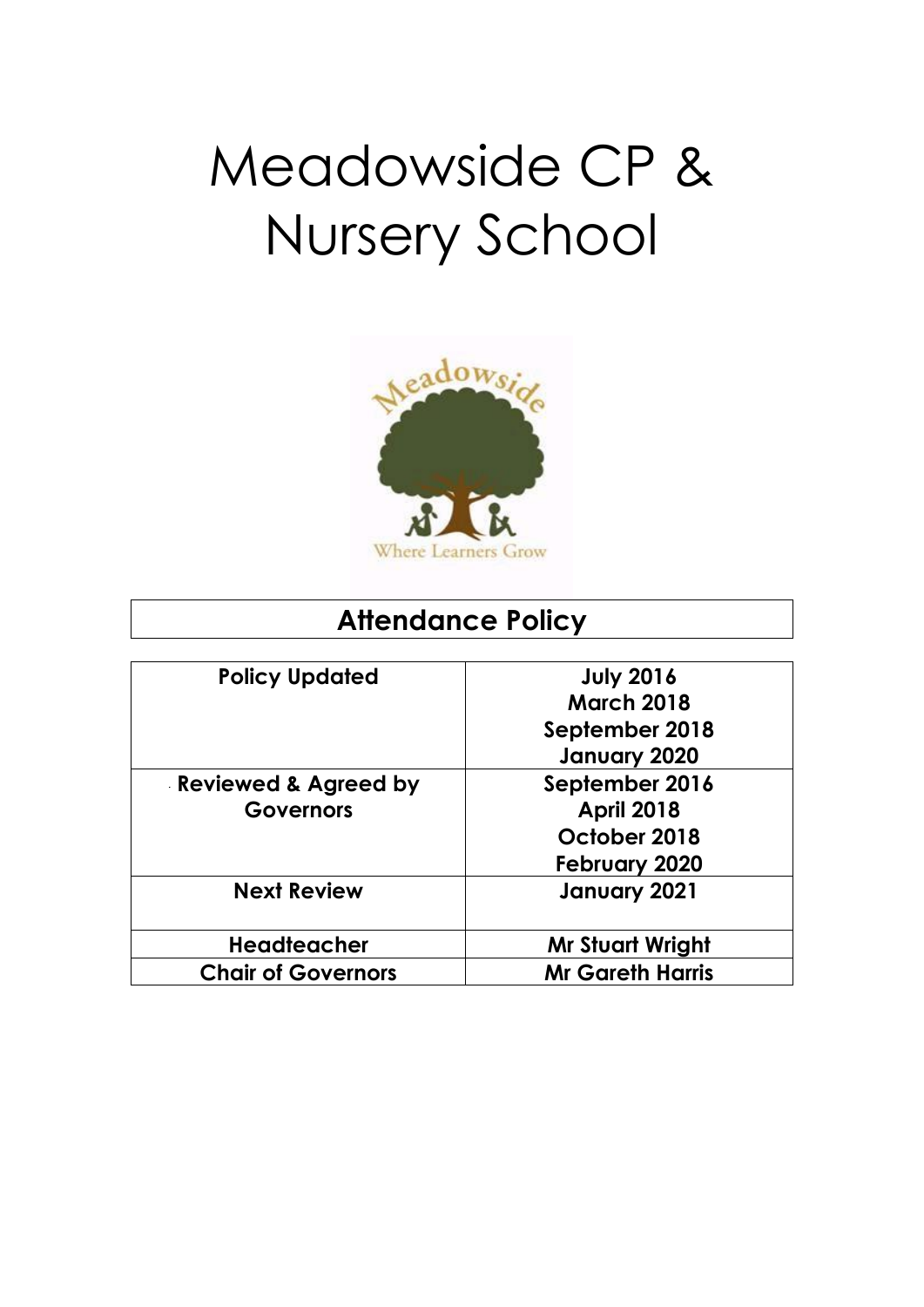|               | Related Policy   - Safeguarding Policy         |
|---------------|------------------------------------------------|
| / Legislation | $\vert$ - 1996 Education Act - Section 7 & 444 |
|               | - DfE 'School Attendance' July 2019            |

# **ATTENDANCE POLICY**

The staff and governors of Meadowside CP and Nursery School believe that all pupils benefit from, and are entitled to, regular and punctual daily attendance at school. This helps ensure that all pupils have the best chance to achieve their full potential. As part of this aspiration we will monitor and respond to any instances of poor and/or irregular attendance and/or punctuality and adopt a fair, consistent and evenhanded approach. We will work closely with parents/carers, their families and all relevant support agencies to promote this.

#### **Rationale**

The policy is as a result of consultation with the wider school community and an analysis of existing attendance data to establish current absence trends. This information is reported to the Department for Education and forms part of our Ofsted inspection. It aims to ensure the enjoyment and achievement for all pupils at Meadowside Community Primary and Nursery School.

# **Principles**

The Governors, Headteacher and staff wish to ensure every child has the opportunity to:

- 1. Fully participate in school life
- 2. Enjoy and achieve
- 3. Feel a valued member of the school community

#### **Aims**

- To reduce persistent absence (less than 90% absence) in line with the national average
- To improve attendance to be at least in line with the primary school national average of 96%
- To ensure there is a whole school, graduated response to improving punctuality and attendance
- To identify groups of pupils and individuals whose absence causes concern
- To identify pupils persistently absent from school
- To track pupils' attendance and monitor and evaluate progress
- To identify the main causes of absence and take action to address them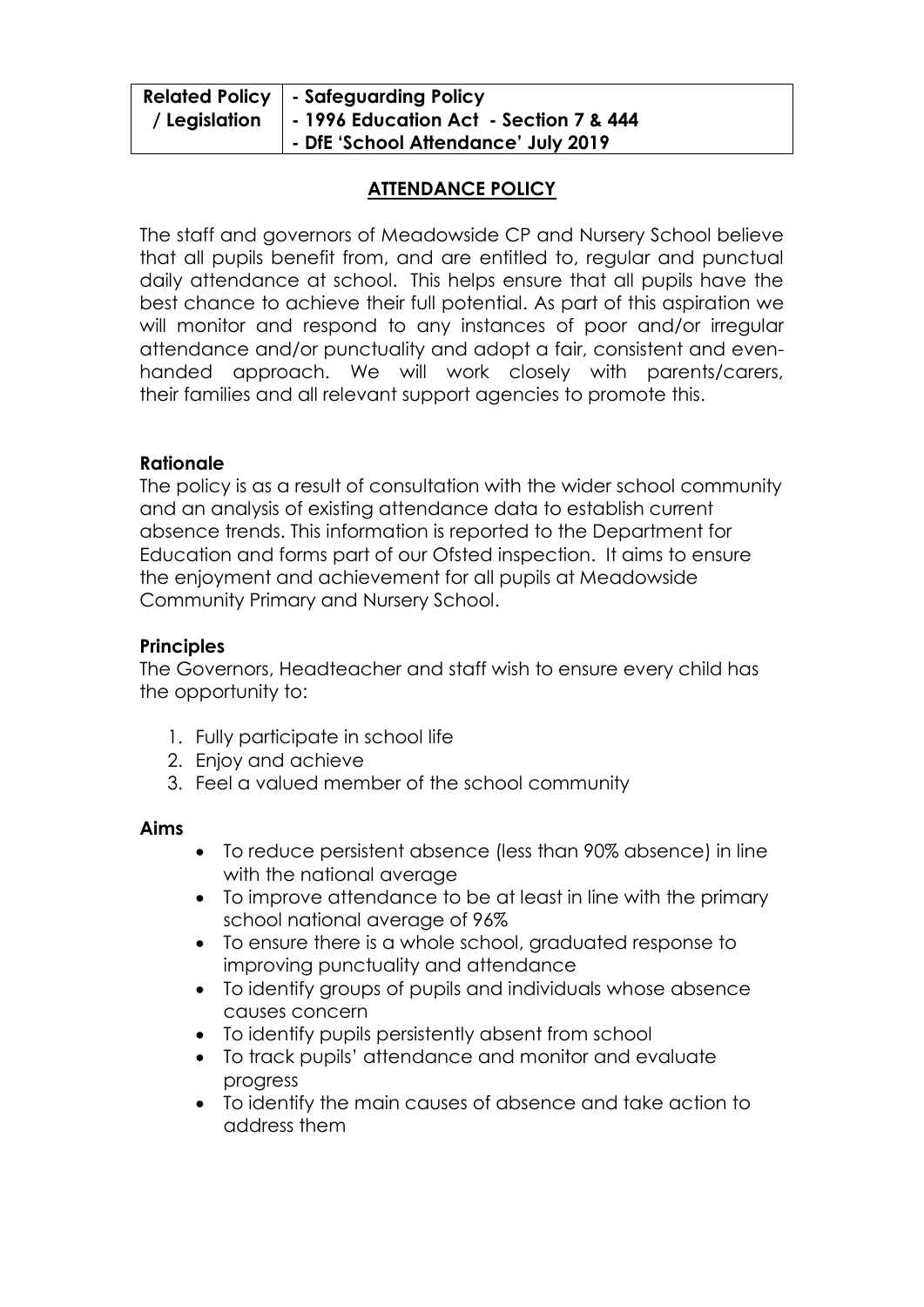# **Legal Responsibilities Relating to School Attendance**

Under Section 7 of the 1996 Education Act, a parent is responsible for ensuring that a child of compulsory school age receives and efficient full time education that is suitable to the child's age, aptitude and ability and any special educational needs a child might have. This Attendance Policy has been drawn up with reference to the DfE *'School Attendance: Guidance for maintained schools, academies, independent schools and local authorities'* document, July 2019. From 1st September 2013 the new law by the DfE does not give any entitlement to allow parents to take their child on holiday during term time. A request for holidays in term time is not believed, by the current government, to be an 'exceptional circumstance'. Please refer to [www.dfe.gov.uk.](http://www.dfe.gov.uk/)

# **Parental Responsibilities Relating to School Attendance**

Parents must:

- Contact school on each day of absence to provide a reason for non-attendance before 9.15am
- Work with the school and any other agency to resolve any difficulties which may affect regular school attendance

# **School Responsibilities Relating to School Attendance**

The school attendance officer monitors attendance daily. As the attendance officer of the school, under guidance from the School Business Manager, she will ensure:

- Registers are accurately marked and maintained in accordance with the Education (Pupil Registration) (England) Regulations 2006
- A whole school approach to reinforce good attendance, encouraging all pupils to attend and achieve
- Individuals or group attendance targets are set and understood by staff, parents and pupils

#### **Registration**

#### Morning Registration

School starts at **8.50am** except for Reception Class who start at **9.05am** and Daisies start at **8.30am**. Parents should ensure pupils are in school for this time. The register will be taken at **8.55am** (Reception Class **9.10am** & Daisies at **8.50am**) for morning registration.

A pupil arriving after that time (but before the close of register) will be marked late (Code **L** - Late arrival before the register has closed). Pupils arriving after the close of register (**9.20am**) will be marked **U** (arrived in school after registration closed).

Parents of children persistently arriving after registration will be invited into school to discuss the lateness and seek a resolution\*. Where school action fails to bring about an improvement, the matter will be discussed with Local Authority Attendance Officer and consideration given to prosecution. Please see below for **School Protocol**.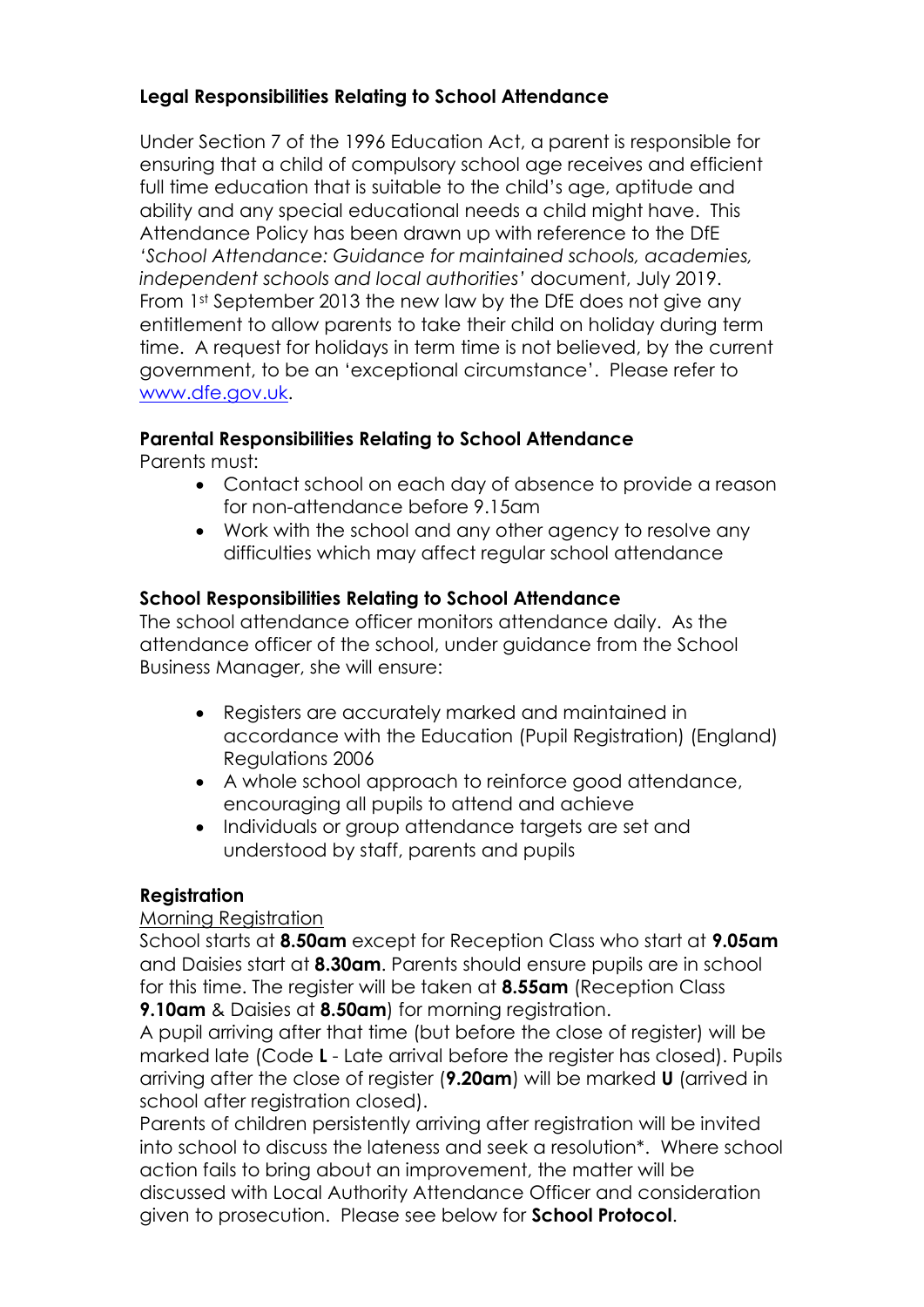*\*School will notify and discuss persistent lateness with parents of children who travel to school via LA transport, so that parents can address the matter with the transport providers.*

#### Afternoon Registration

A pupil arriving after the following times will be marked as late for afternoon registration:

| 12.45pm |
|---------|
| 12.45pm |
| 12.45pm |
| 12.45pm |
| 13.30pm |
| 13.30pm |
| 13.15pm |
| 13.30pm |
| 13.30pm |
|         |

# **Categorisation of Authorised and Unauthorised Absence**

The parent must provide an explanation for any period of absence from school, it is the responsibility of the Headteacher to decide whether or not the absence will be authorised.

School will **usually** authorise absences where a pupil is:

- Unable to attend school due to illness. This will be coded 'I'. However school reserves the right to require medical evidence before authorising an absence for illness if there are on-going concerns about a child's attendance.
- Requires emergency dental/medical appointments. Wherever possible routine dental/medical appointments should be made after school or during school holidays. This will be coded 'M'.
- Absent due to 'special' circumstances. This will be coded as a 'C' code and an example of this may be to attend a funeral of a close family member, to visit a close family member who is seriously ill or there has been a death or significant trauma in the family.
- Leave of absence for a holiday will only be authorised for children whose parents are in the Armed Forces and are either going or returning from tour including breaks of leave during tours. This will be coded 'H'.

School will not authorise absence for:

- Holidays
- Shopping
- Birthdays
- Days out
- Looking after siblings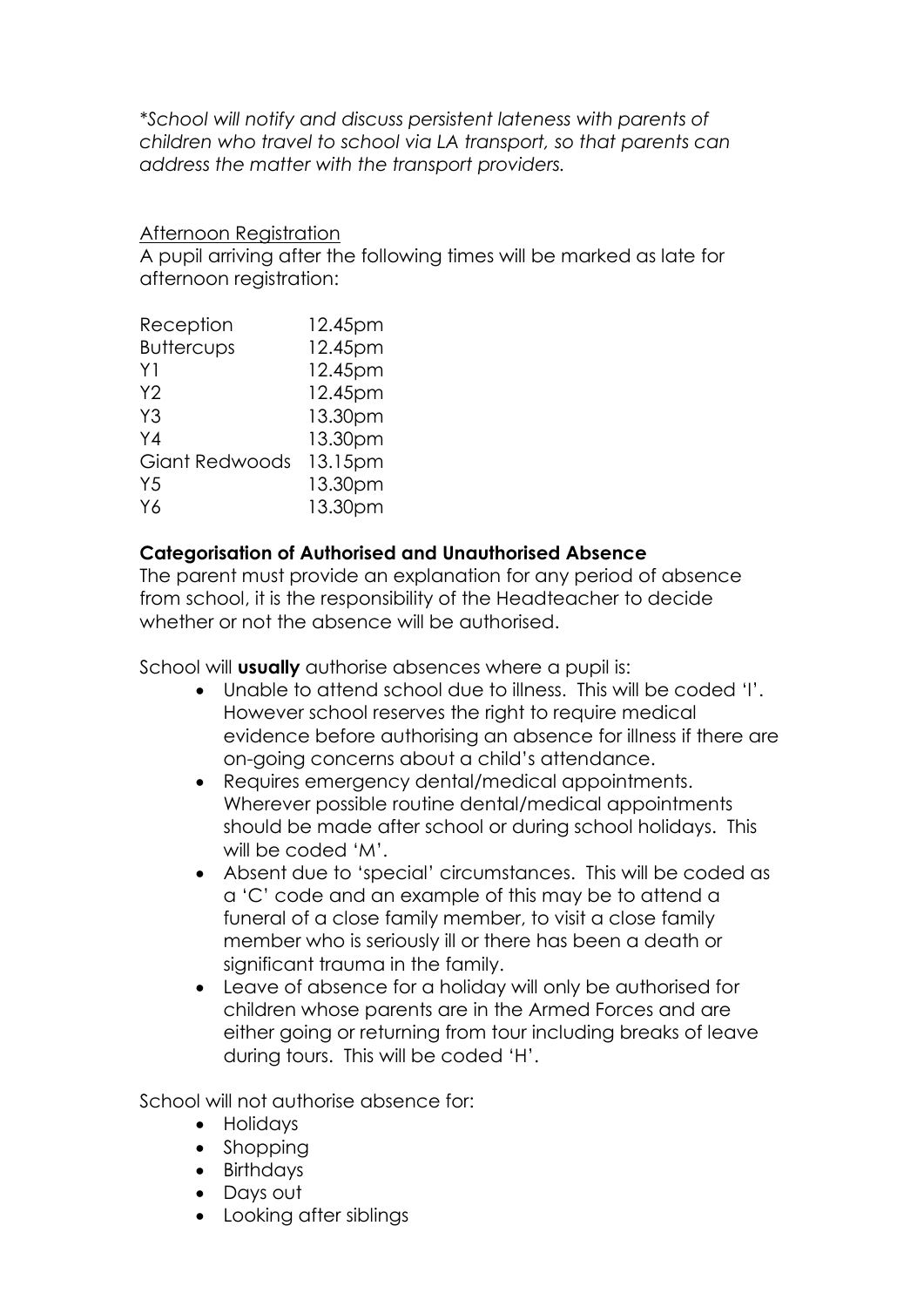If the holiday in term time is not agreed by the school, but the pupil is absent on the requested dates, the absence will be recorded as 'G' (family holiday not agreed), this will mean that the absence has been recorded on the school attendance register as unauthorised. The Local Authority Attendance Officer will be notified and a prosecution may be considered

School may request medical verification where a pupil's attendance falls below 90%. Please see below for **School Protocol**.

# **School Systems for Promoting Regular Attendance**

School will:

- Contact parents on each day of a pupil's absence, where no notification has been received from the parent/carer by 9.15am to ensure the safety of the pupil
- Analyse individual attendance pupil data to identify patterns of absence causing concern
- Contact parents by letter when a pupil's attendance falls below 96% to highlight concerns
- Invite parents in to school for a discussion when a pupil's attendance is below 90% and is therefore classified as a 'persistent absentee'.
- Please see Appendices for protocol and for examples of letters which will be sent out if attendance is causing a concern.

If attendance does not improve a referral will be made to a Local Authority Attendance Officer. The Attendance Officer from the Local Authority will be in contact with you and may consider a prosecution under the fast track prosecution process, a nine week process where targets are set to improve attendance levels.

The following are examples of the support which school can offer to increase a pupil's attendance:

- Use Individual Attendance Support Plans for pupils with attendance difficulties
- Use Parenting Contracts where exclusion of behavioural issues are affecting a pupil's attendance in school
- In partnership with the Local Authority use a full range of strategies, including legal interventions, to support improvement to attendance
- Provide appropriate support to pupils to ensure successful reintegration following long term absence
- Complete an Early Help referral where complex and significant factors requiring a multi-agency response is identified
- Work proactively to engage with parents and carers to resolve any difficulties which may be affecting school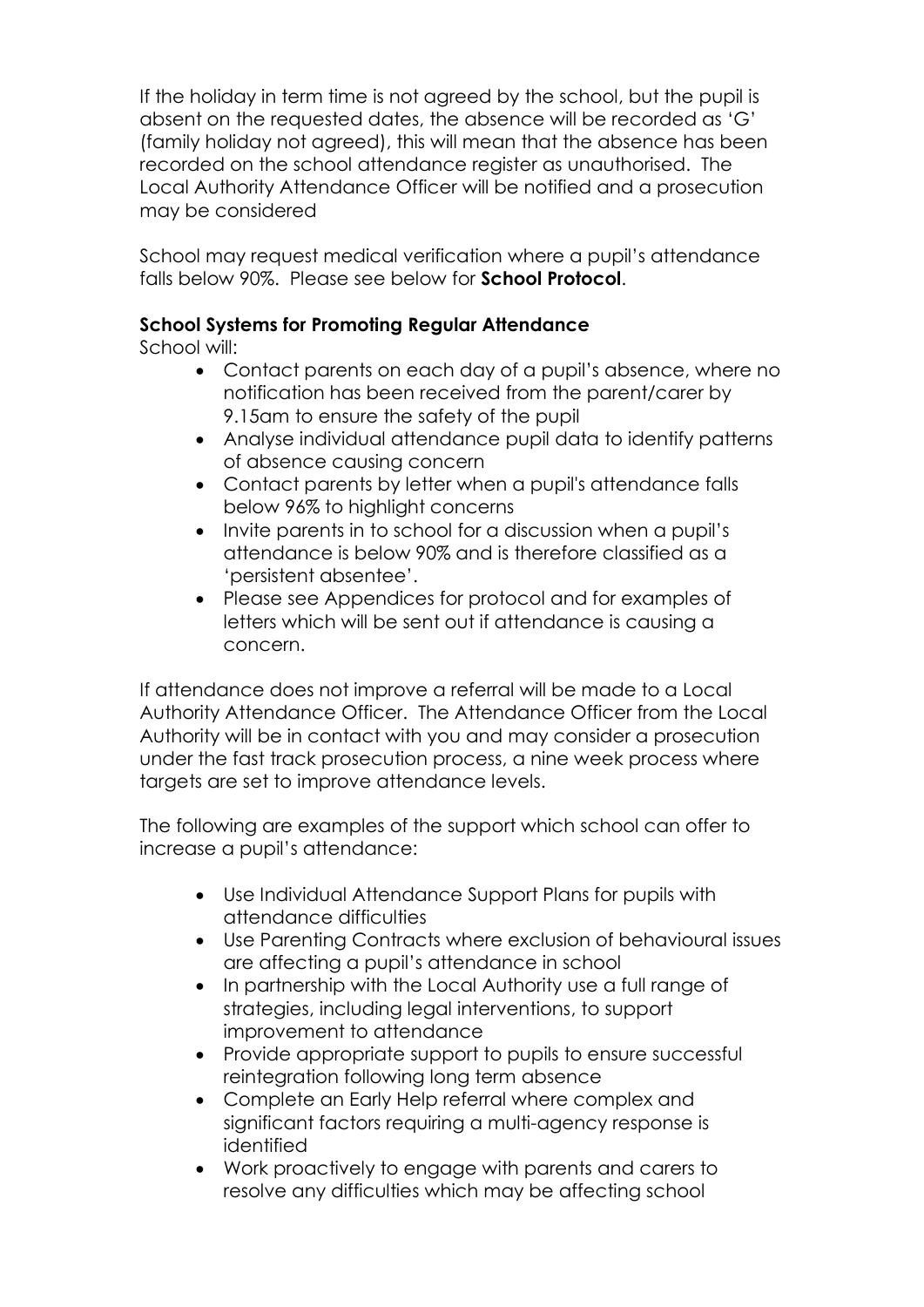attendance, through parents evenings, pupil reviews and home-school agreements

 Make parents aware of the impact of poor attendance on attainment

# **Celebrating good attendance and punctuality:**

We will:

- Acknowledge and celebrate the class with the highest average weekly attendance in weekly assembly.
- Termly awards and a raffle for children with 100% attendance for the term.
- Acknowledge, praise and reward, in an end of year assembly, those children who have had 100% attendance all year and name them in the school newsletter.
- Encourage and praise those children who have made successful efforts to improve their attendance.

#### **Persons responsible for attendance in Meadowside Community Primary and Nursery School**

- Headteacher
- Deputy Headteacher
- Welfare Co-ordinator
- Inclusion Officer
- School Business Manager
- School Office Administrators

#### **Review of Policy**

- This policy will be formally reviewed every year
- The principles of this policy will be raised in the school newsletter regularly throughout the year
- Any complaints arising from the implementation of this policy should be addressed to the Headteacher in the first instance

#### **School Protocol**

#### **How attendance at Meadowside Community Primary & Nursery School will be monitored**

- 1. Attendance will be checked weekly and any unauthorised absences or any child who was late more than twice in a week will receive a 'Reason for Absence/Lateness' form. (Appendix 1)
- 2. Attendance will be checked on the last Friday of every month by the attendance officer and shared with the Headteacher and the Welfare Co-ordinator. All children below 96% will be monitored.
- 3. Where attendance is causing a concern, school will send out letters as shown in Appendix 1, 2 and 3.
- 4. Parents of children who are on course to be classified as a 'persistent absentee' may be asked to provide medical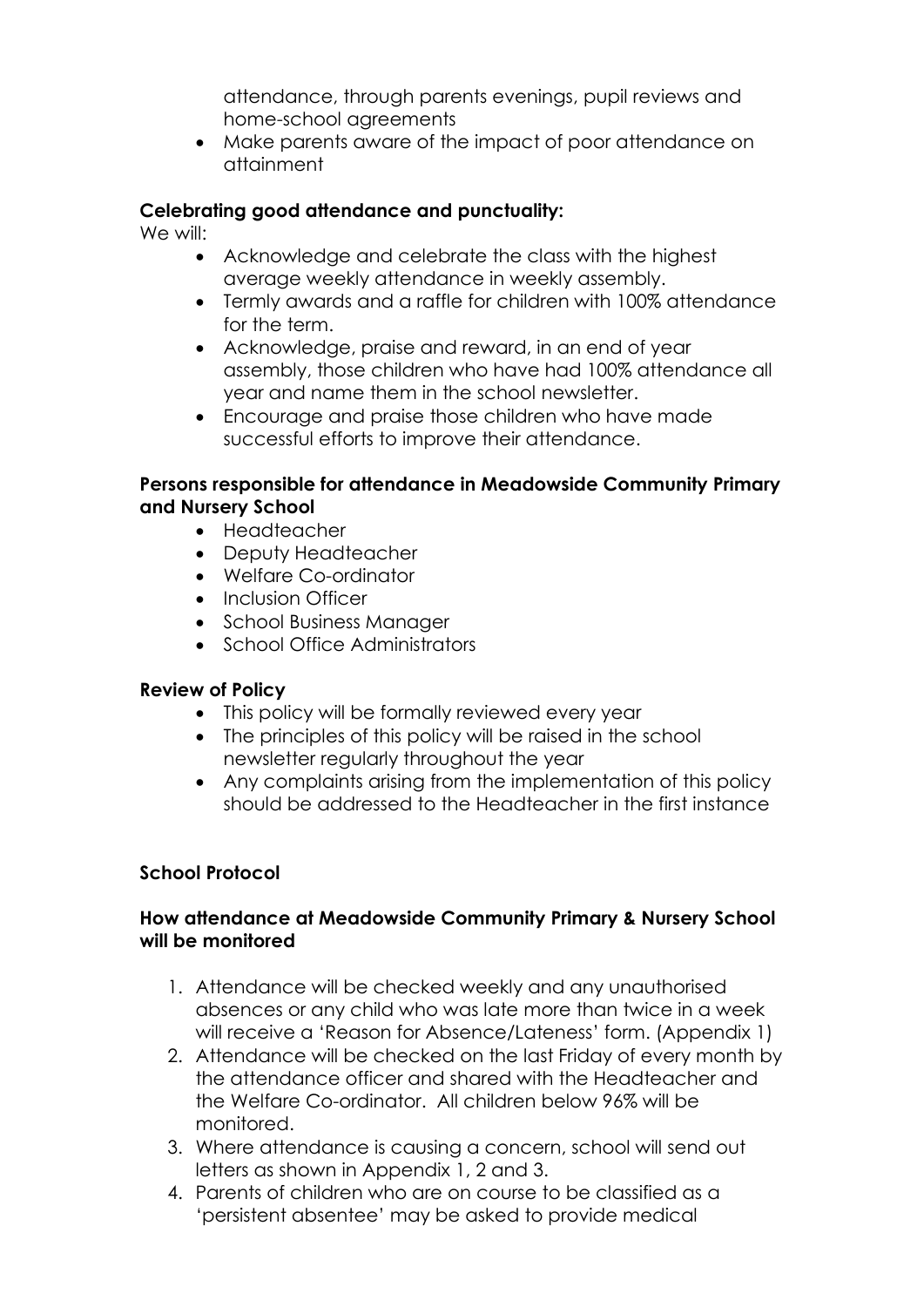evidence in the event of further absences through illness. See Appendix 4.

5. Parents/carers of any child who continues to be off school without sufficient medical evidence will be referred to the Local Authority Attendance Officer for further investigation and may be prosecuted. See Appendix 5.

#### **Late Children**

Parents of children who are persistently late will be sent a letter explaining that the Local Authority Attendance Officer will monitor their child's attendance and punctuality. Parents will be made aware of how much learning time their children are missing.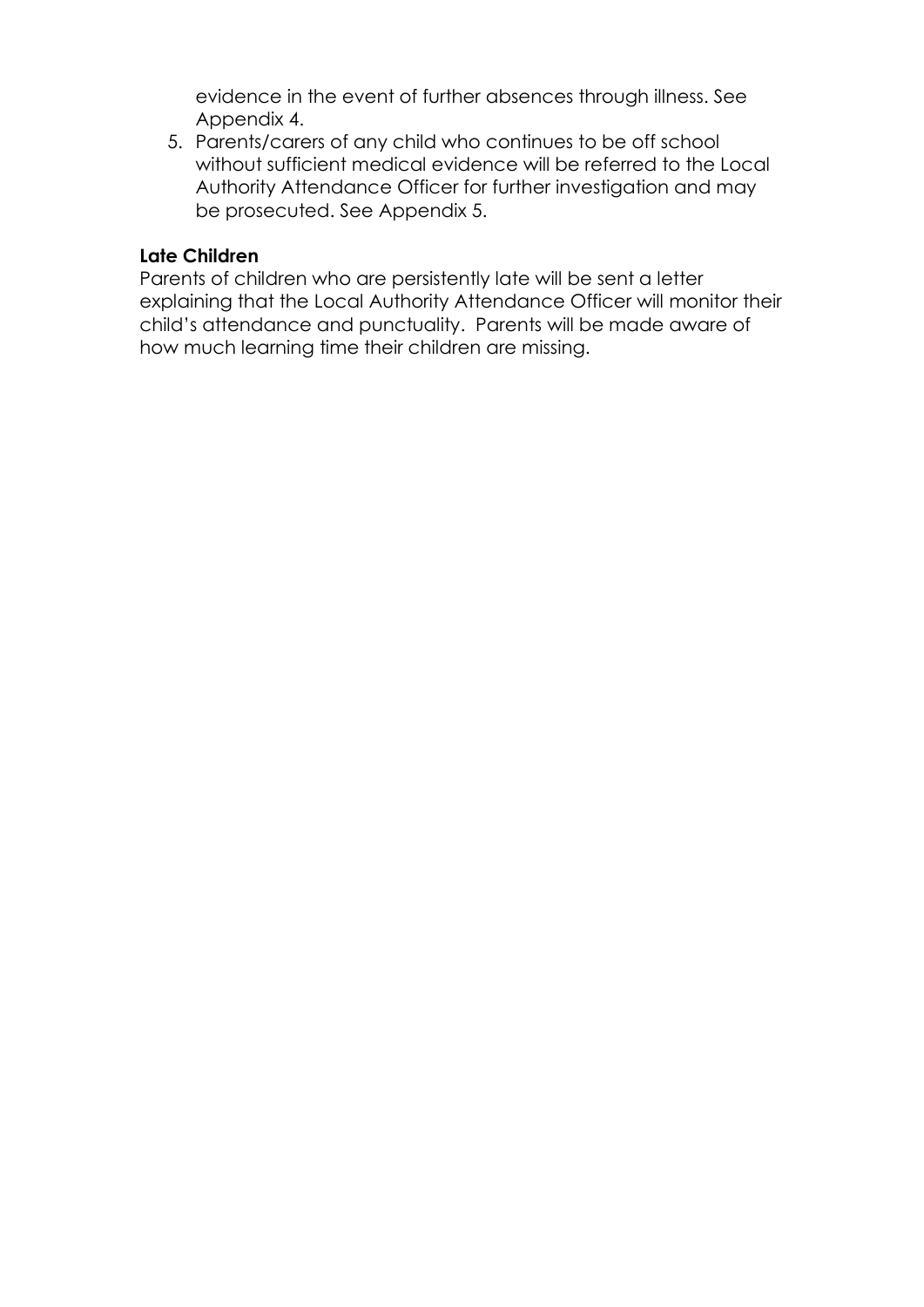Date

Dear Parent/Carer of Class

School Attendance Letter of Concern- Below 95%

Attendance in Warrington schools is monitored very closely and any pupils with less than 95% may be challenged as regular school attendance is crucial if pupils are to achieve positive outcomes. The Government outlines that any pupil with an attendance level of under 90% will be classed as a 'persistent absentee'.

This means that any pupil whose attendance drops below 90%, their attendance will be discussed and scrutinised on a regular basis. At present 's attendance is only % (see attached attendance certificate). It is essential this improves as research has found poor school attendance does have a detrimental effect on a child's academic progress and I hope, with your cooperation, we will see an improvement.

Please note under section 7 of the Education Act 1996 parents are responsible for making sure that their children of compulsory school age receive a suitable full-time education. If a child of compulsory school age fails to attend regularly at a school at which they are registered, or at a place where alternative provision is provided for them, the parents may be guilty of an offence and can be prosecuted by the local authority. If you are having difficulty getting your child into school I would welcome the opportunity to support you.

Yours sincerely,

Mrs A Stokes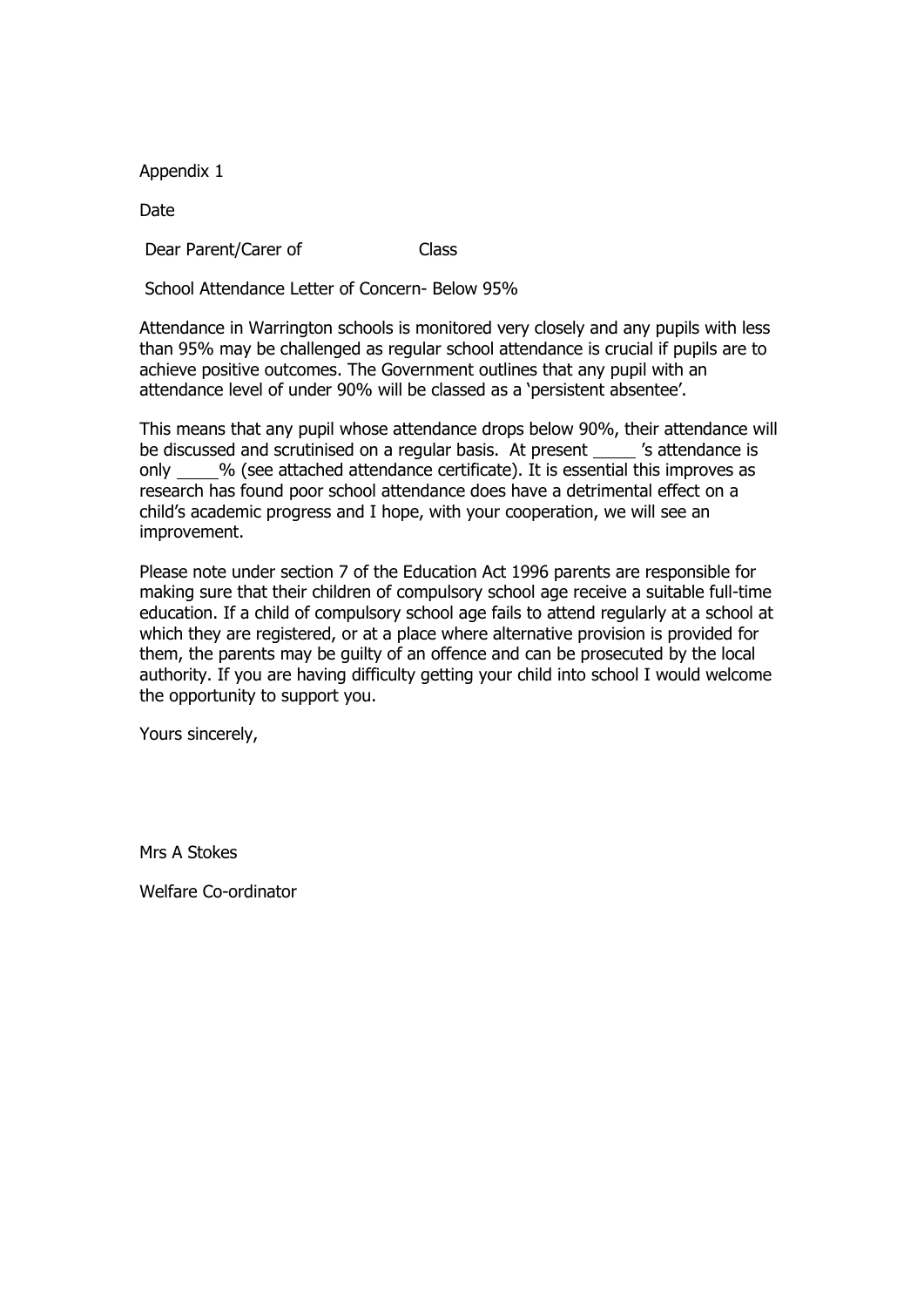Date

Dear Parent/Carer

School Attendance Letter of Concern

Name Class

As I am sure you are aware, regular attendance and being punctual at school is important so that young people can maximise their educational opportunities. The Government have decreed that any pupil with an attendance level of under 90% will be classed as a 'persistent absentee' and this may trigger legal involvement from the Local Authority Attendance Team.

Following my letter dated ……………………, NAME's attendance is still a cause for concern and is only………………%. This level of attendance is now well below average and your child will not be achieving their targets. Absence may include times when your child has been ill and may therefore have been authorised by the school. However all school absence, whatever the reason, can prevent your child from achieving their full potential.

I would therefore ask for your co-operation in ensuring a sustained improvement in your child's overall school attendance.

If you wish to discuss this further, please do not hesitate to contact me on the schools number.

Yours sincerely

Mrs A Stokes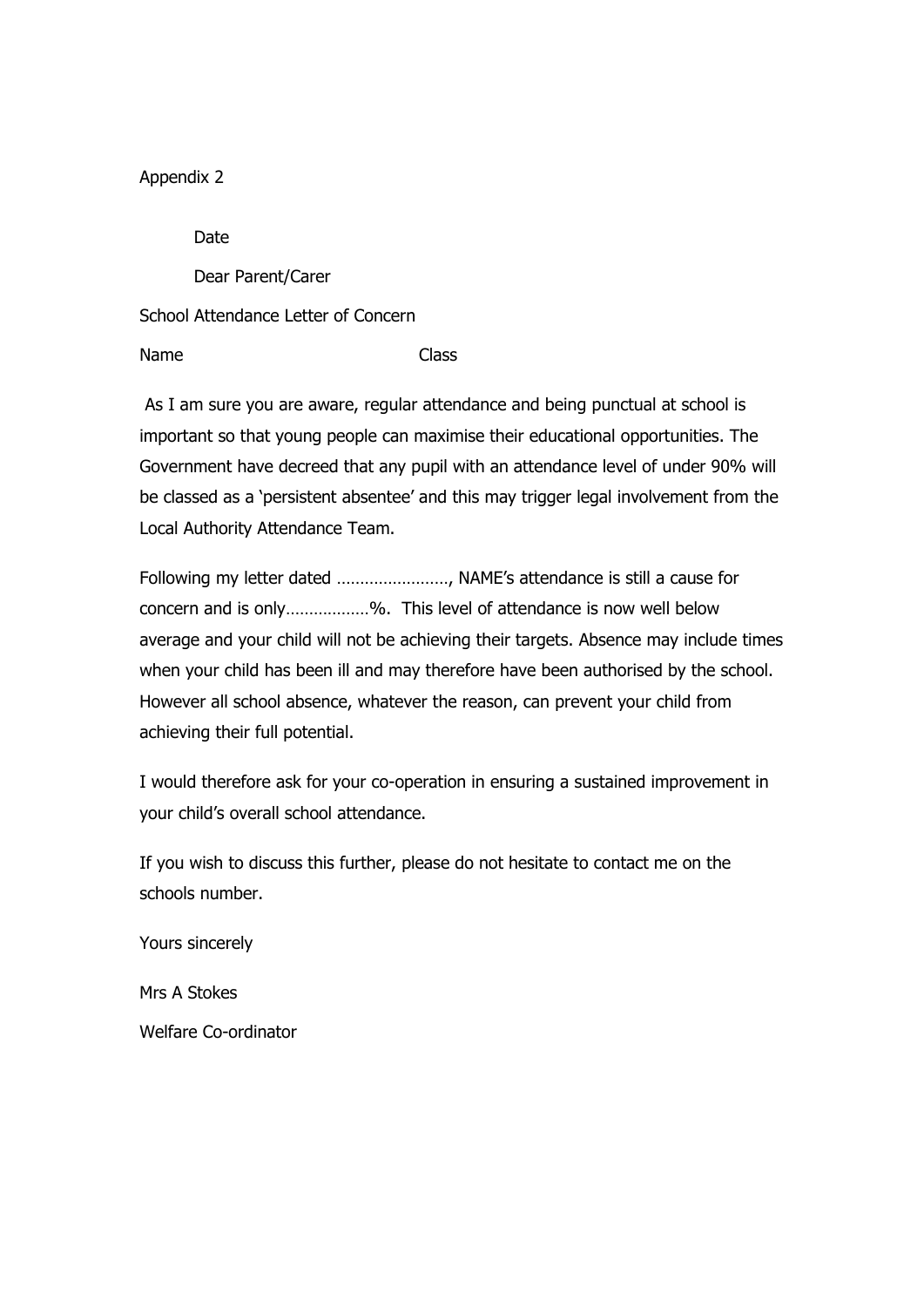Date

Dear Parent/Carer

School Attendance Letter of Concern- Invitation to Meeting

Name…………………………………..

DOB ……………………………………..

As I am sure you are aware, regular attendance and being punctual at school is important so that young people can maximise their educational opportunities. The Government have decreed that any pupil with an attendance level of under 90% will be classed as a 'persistent absentee' and this may trigger legal involvement from the Local Authority Attendance Team.

Following my letter dated ……………………, ……………………………..'s attendance is still a cause for concern and is only………………%. This level of attendance is now well below average and your child will not be achieving their targets. Absence may include times when your child has been ill and may therefore have been authorised by the school. However all school absence, whatever the reason, can prevent your child from achieving their full potential.

I would therefore ask for your co-operation in ensuring a sustained improvement in your child's overall school attendance. To discuss this further I would like to invite you to attend a meeting at the school on……………………………………………………. If you are unable to meet with me on this date will you please either let me so we can rearrange. Please note if we do not meet to discuss your child's attendance we will consider passing our concerns on to the Local Authority's Attendance Service.

Yours sincerely

Mrs A Stokes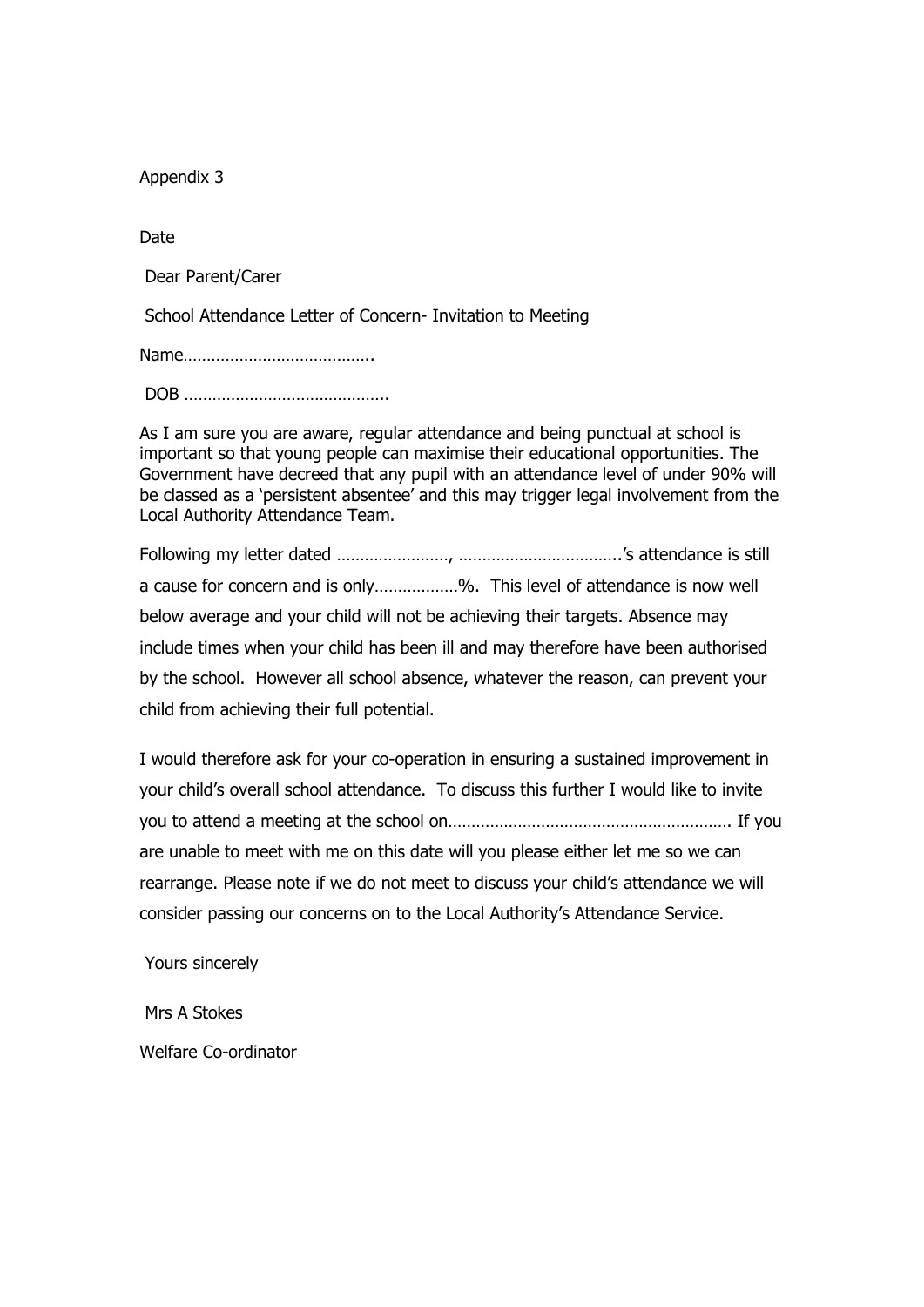Date

Dear Parent/Carer

Name Class

Following my previous letters and the meeting arranged for ............................ ……….………………….…'s attendance is still a cause for concern and is only………………%. Under Section 7 of the Education Act 1996, you are legally responsible for ensuring regular attendance and punctuality of your child at school.

Due to the significant number of absences you are requested to provide medical evidence to support the reasons if you decide in future that your child is too ill to attend school. This evidence may take the form of either a letter from your GP or an appointment card, date stamped and signed by staff at your GP's surgery as proof that your child has attended for treatment. It may also include a copy of a prescription or medication that has the child's name and date on it. This decision has not been taken lightly and it has been made following advice given from the Local Authority Attendance Service. If your child is now absent from school and medical evidence has not been provided their absence will be classed as unauthorised; an accumulation of unauthorised attendance could lead to legal action being taken against you.

We would appreciate your support in this matter and we will see ……………….'s attendance improves to help them achieve their potential. If you are having difficulty getting your child into school I would welcome the opportunity to support you.

Yours sincerely

Mrs A Stokes Welfare Co-ordinator